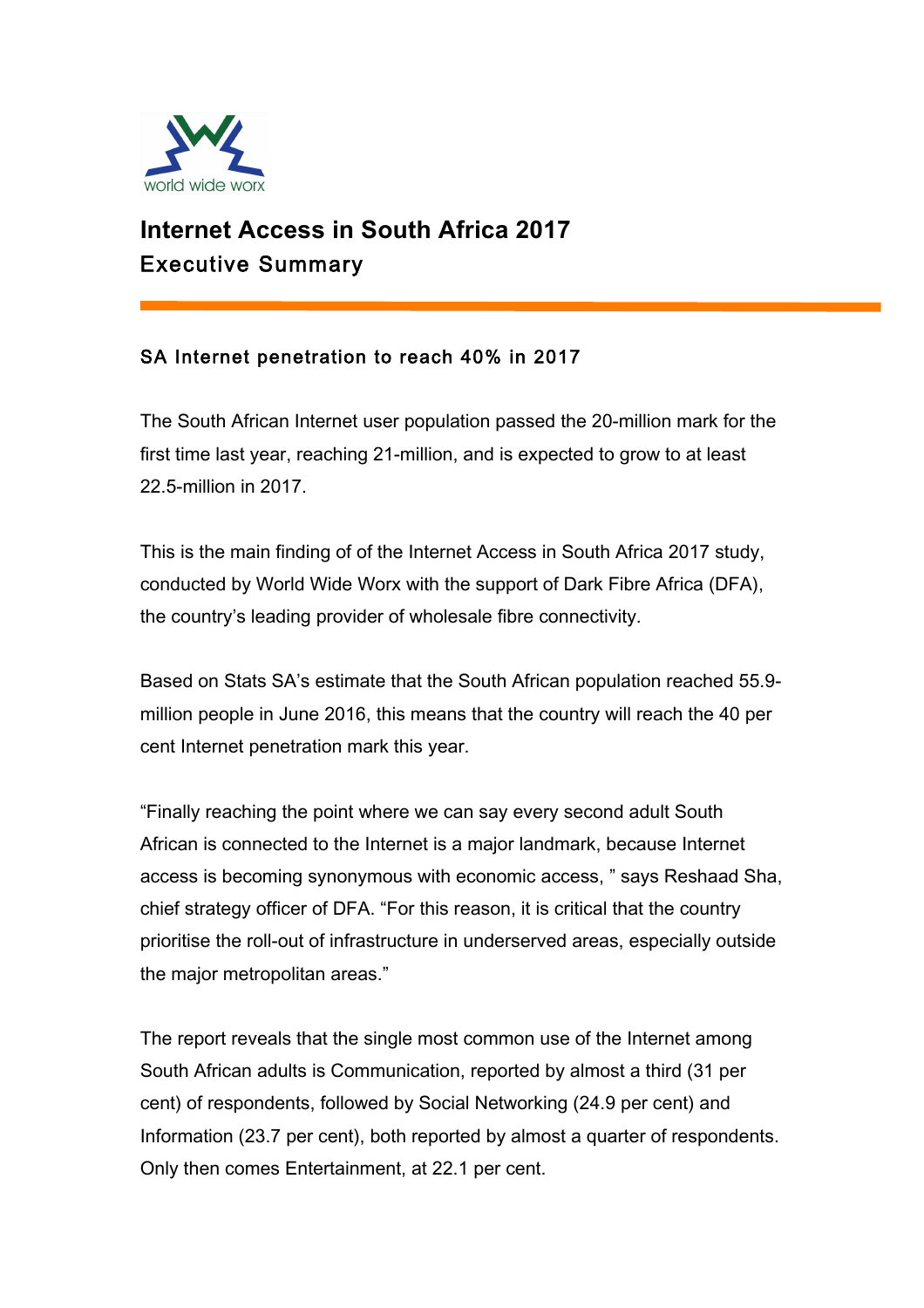The report includes data from the Target Group Index (TGI) survey conducted by Ask Afrika, the largest market research organisation in Africa. World Wide Worx collaborates with Ask Afrika in the structuring of e-commerce, digital and electronics components of TGI, which comprises 15 000 interviews across a vast range of consumer topics and behaviours.

The question on primary uses of the Internet was answered by a sample representing 4.1-million South African adults across all income and education levels.

While Communication is the single most important use, Email is reported by only 16.1 per cent of respondents, indicating that it is becoming a less important element of the communications mix as social media becomes a default channel.

Shopping and finance is cited by only 15.2 per cent of respondents, confirming previous World Wide Worx research that showed e-commerce was still not a major element of South African retail in general.

"The findings emphasises the potential of the Internet to enhance lives when we have greater penetration across all segments and demographics," said Arthur Goldstuck, managing director of World Wide Worx. "Over time, we will see higher proportions of people engaging in a wider range of activity, but the barriers to more active use will first have to come down."

### Affordability lies behind the digital divide

The report reveals that the digital divide remains a stark reality in South Africa, despite more than half of all adults in the country now having Internet access.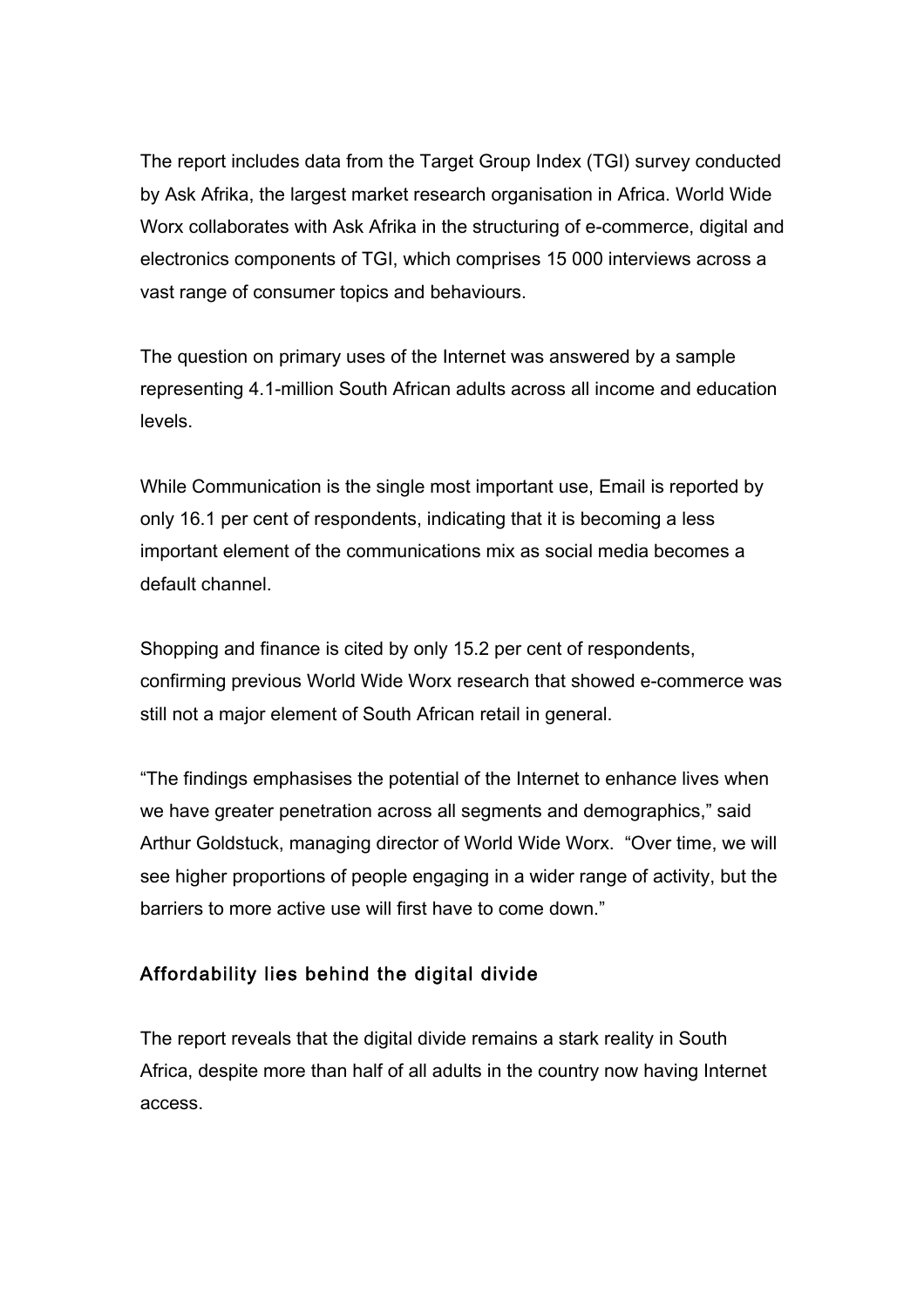"It's a divide that stretches across almost every imaginable sector of society, from geography and location to income and education," says Sha.

The clearest divide is revealed in income disparity. Among adult South Africans earning more than R30 000 a month, Internet penetration is at 82.4 per cent, on a par with overall penetration in many industrialised countries. However, penetration declines rapidly as income declines, falling to 61.3 per cent for those earning between R14 000 and R18 000, 42 per cent for those earning between R3 000 and R6 000, and below 30 per cent for those earning below R2 500 a month.

"This is merely the most obvious divide, as one would expect access to be associated with income levels," says Goldstuck. "However, it highlights the extent to which lower income South Africans are frozen out of the Internet economy.

"The research shows that a third of adult Internet users rely on their cellphones as their primary means of access. For low-income users, Internet access requires data costs to be taken off airtime, and those costs remain among the highest in the world."

High-income individuals tend to buy data in large bundles, which brings the cost down dramatically, to the extent that their data costs compare with some of the lowest in the world. However, this obscures the high cost of data for the rest of the population.

Education is also a barrier to Internet access, with less than 20 per cent access among all segments that have below Grade 7 education. Fewer than 40 per cent of those with less than a Grade 11 education have Internet access, but it rises rapidly after that: with a maximum Grade 11 education, it goes up to 48.7 per cent, Grade 12 goes to 55 per cent, and of those with a post-matric qualification, it reaches a high 71.6 per cent.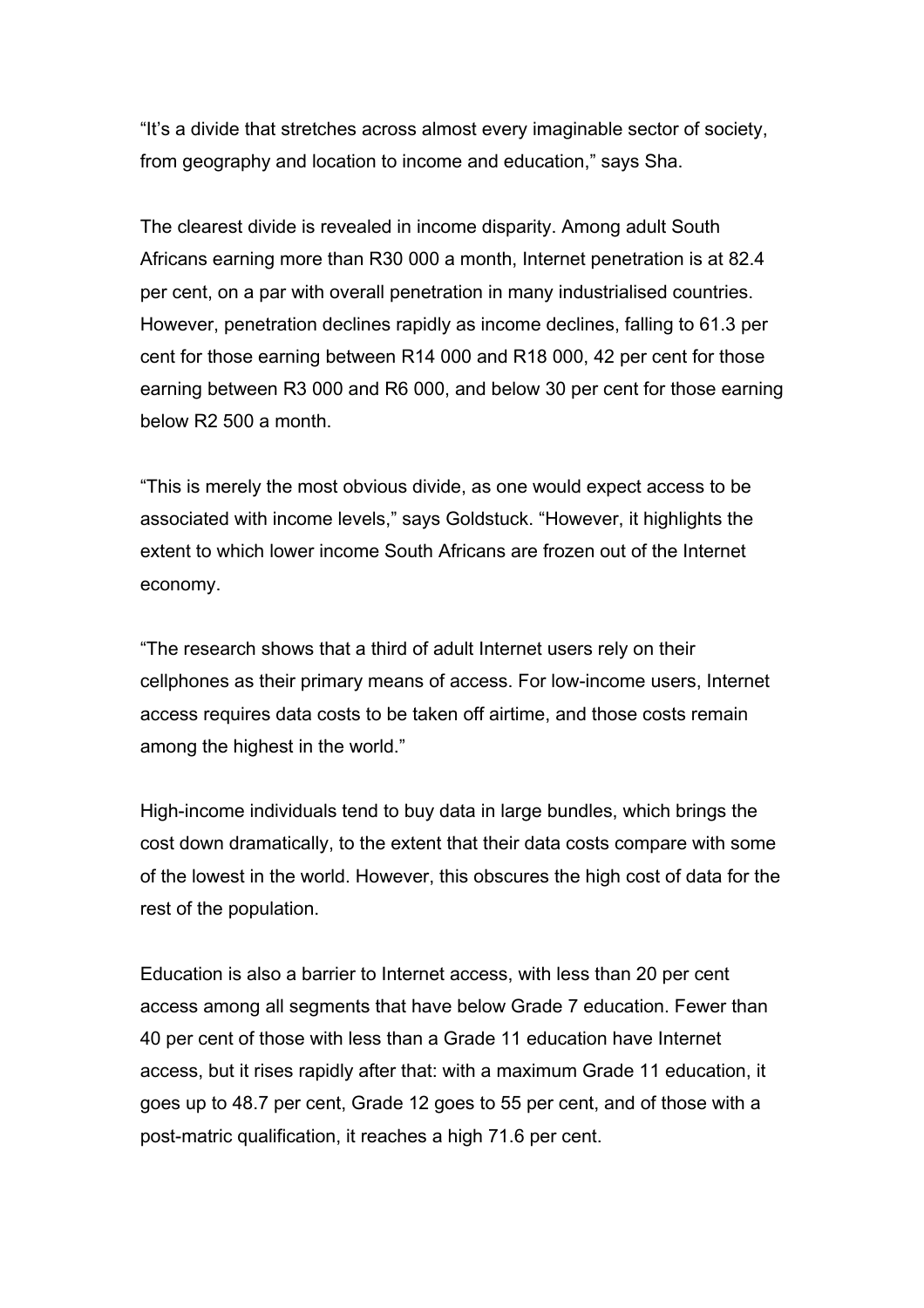A digital divide also exists between major metros and non-metro areas, and between different cities and provinces. The Western Cape has by far the highest Internet penetration of all provinces, at 75 per cent, followed distantly by Gauteng at 55%. This is believed to reflect the extensive local initiatives in towns like Stellenbosch and Somerset West to increase coverage, as well as an earlier start on provincial connectivity initiatives.

There is one bright spot in the data: There is no longer a gender divide in Internet access in South Africa, with only marginally more men than women having access. A decade ago, there was still a strong bias towards male access to the Internet.

"A country's capacity to connect its economy to the Internet and make these services available and accessible to its citizens and businesses is key to its success in the digital age," says Sha. "Open access fibre infrastructure deployment and availability plays a critical role in enabling service providers to deliver a range high speed of fixed and wireless internet access technologies and services to their consumer and business markets. This contributes significantly towards the further development of the knowledge economy in South Africa."

#### Contents

The report includes detailed demographics of Internet users, in-depth analysis of major national and regional fibre projects in South Africa, undersea cables connecting sub-Saharan Africa, the role of mobile broadband in growing access, and the significance of access at academic institutions.